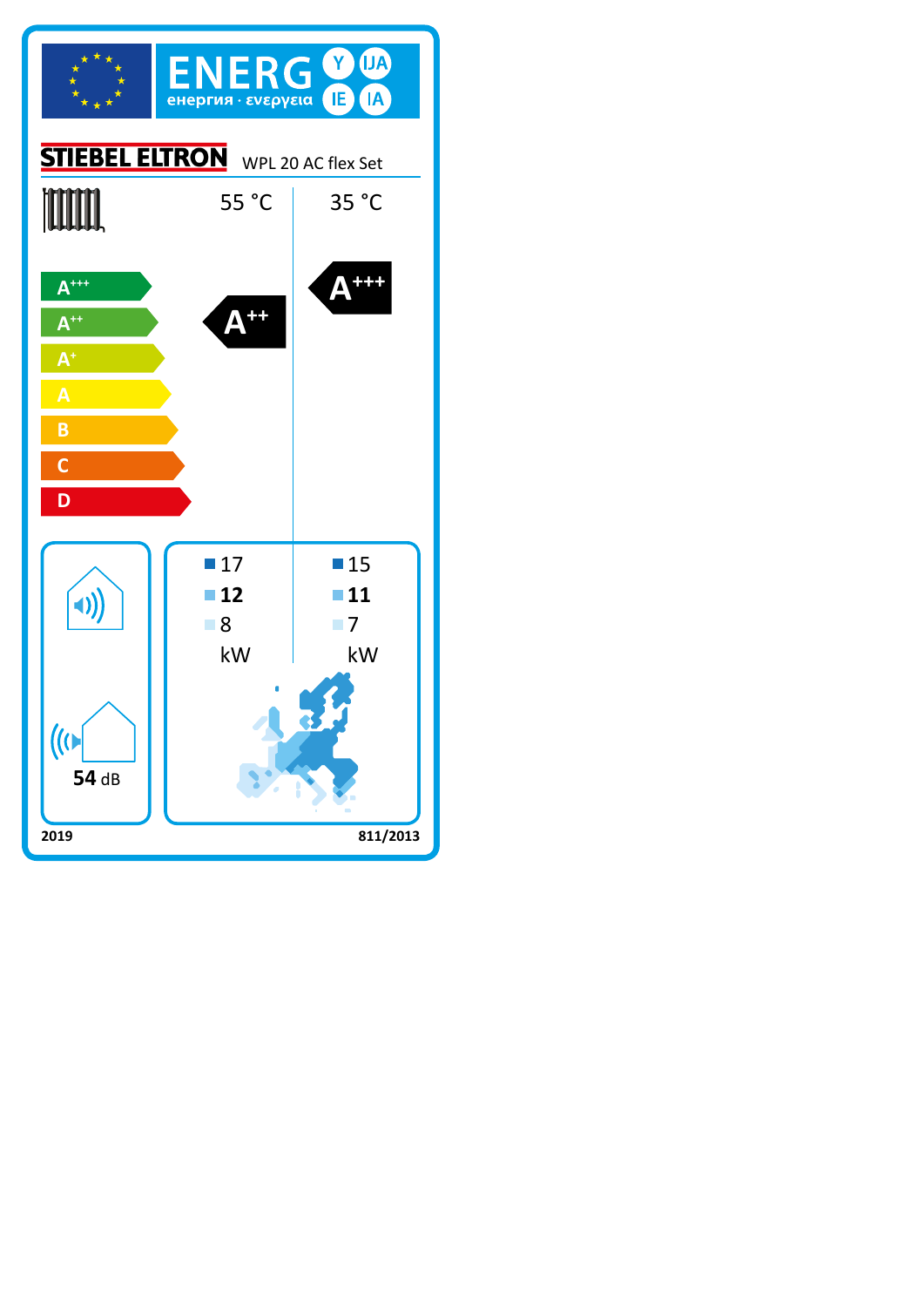## **Product datasheet: Room heater to regulation (EU) no. 811/2013**

|                                                                                                                 |       | <b>WPL 20 AC flex Set</b> |
|-----------------------------------------------------------------------------------------------------------------|-------|---------------------------|
|                                                                                                                 |       | 239077                    |
| Manufacturer                                                                                                    |       | <b>STIEBEL ELTRON</b>     |
| Energy efficiency class for central heating in moderate climates for<br>medium temperature applications         |       | $A_{++}$                  |
| Energy efficiency class for central heating in moderate climates for low<br>temperature applications            |       | $A_{+++}$                 |
| Rated heating output in moderate climates for medium temperature<br>applications                                | kW    | 12                        |
| Rated heating output in moderate climates for low temperature<br>applications                                   | kW    | 11                        |
| Energy efficiency for central heating in moderate climates for medium<br>temperature applications               | %     | 147                       |
| Energy efficiency for central heating in moderate climates for low<br>temperature applications                  | %     | 192                       |
| Energy consumption of central heating in moderate climates for medium<br>temperature applications               | kWh/a | 6625                      |
| Energy consumption for central heating under moderate climatic<br>conditions, for low temperature applications  | kWh/a | 4663                      |
| Rated heating output in colder climates for medium temperature<br>applications                                  | kW    | 17                        |
| Rated heating output in colder climates for low temperature applications                                        | kW    | 15                        |
| Rated heating output in warmer climates for medium temperature<br>applications                                  | kW    | 8                         |
| Rated heating output in warmer climates for low temperature applications                                        | kW    | $\overline{7}$            |
| Energy efficiency for central heating in colder climates for medium<br>temperature applications                 | %     | 133                       |
| Energy efficiency for central heating in colder climates for low<br>temperature applications                    | $\%$  | 167                       |
| Energy efficiency for central heating in warmer climates for medium<br>temperature applications                 | %     | 177                       |
| Energy efficiency for central heating in warmer climates for low<br>temperature applications                    | %     | 245                       |
| Energy consumption for central heating under colder climatic conditions,<br>for medium temperature applications | kWh/a | 12299                     |
| Energy consumption for central heating under colder climatic conditions,<br>for low temperature applications    | kWh/a | 8698                      |
| Energy consumption for central heating under warmer climatic conditions,<br>for medium temperature applications | kWh/a | 2369                      |
| Energy consumption for central heating under warmer climatic conditions,<br>for low temperature applications    | kWh/a | 1508                      |
| Sound power level external                                                                                      | dB(A) | 54                        |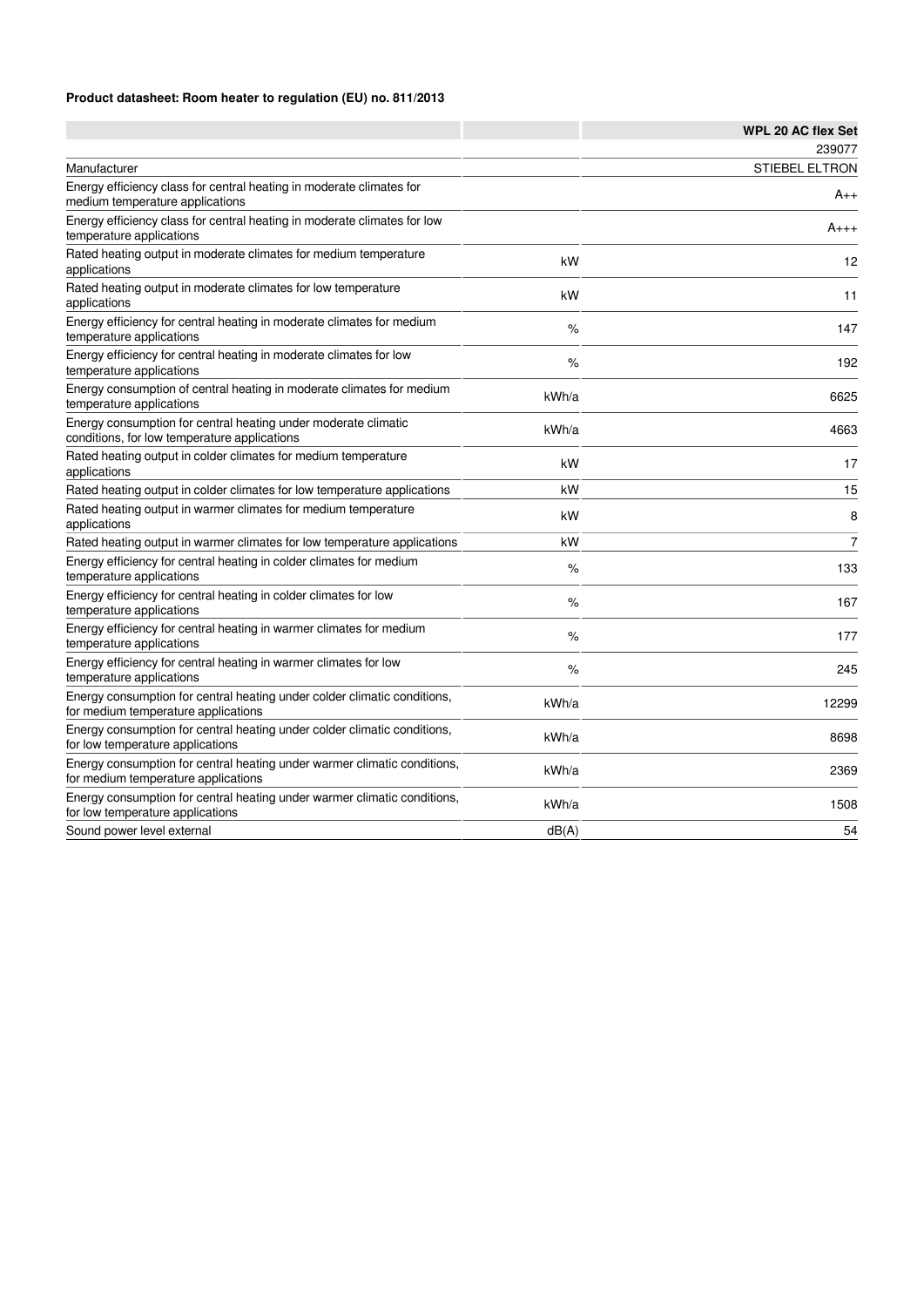



## **STIEBEL ELTRON**

WPL 20 AC flex Set

## **TOOTAL**

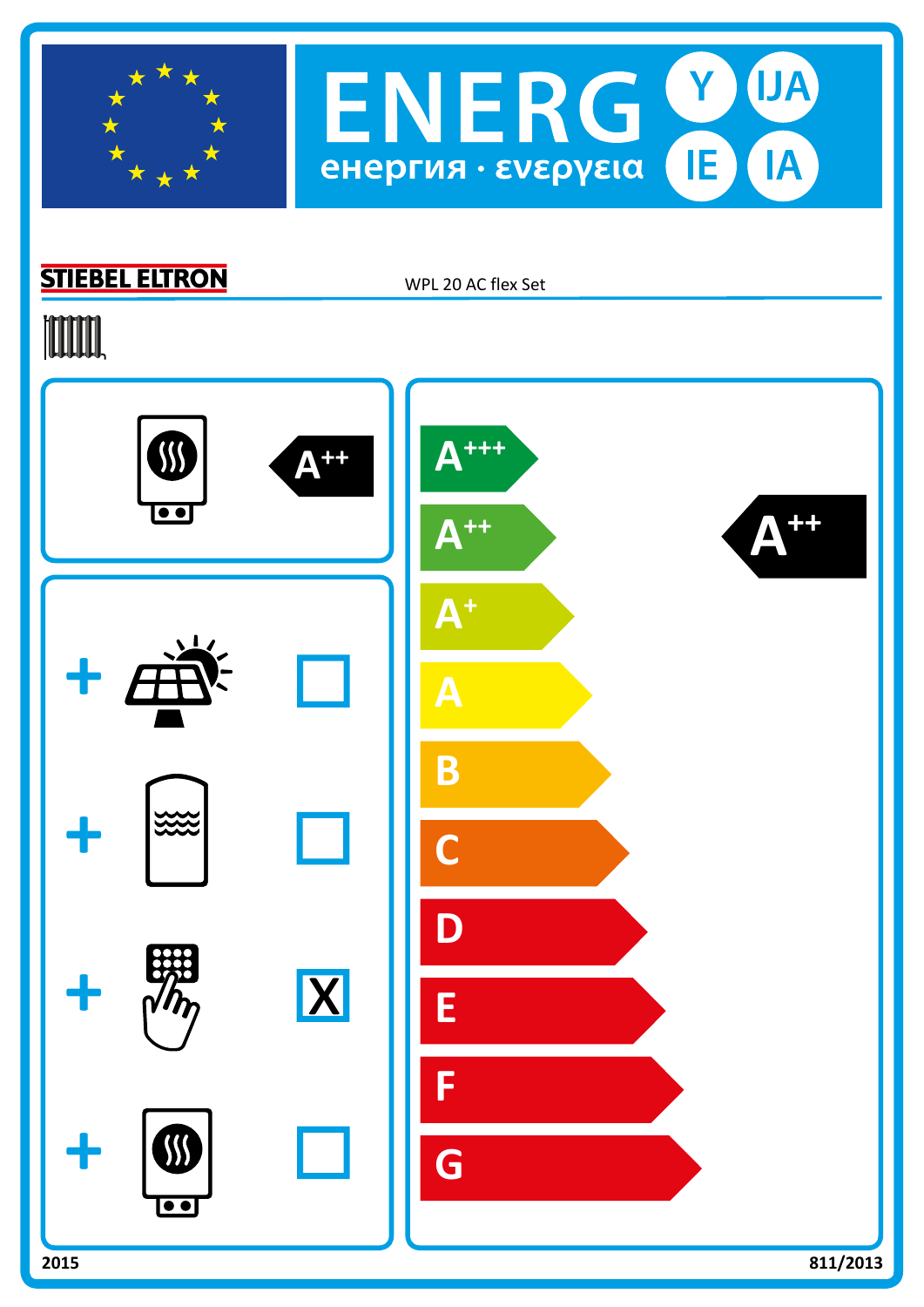|                                                                                                                                              |      | <b>WPL 20 AC flex Set</b> |
|----------------------------------------------------------------------------------------------------------------------------------------------|------|---------------------------|
|                                                                                                                                              |      | 239077                    |
| Manufacturer                                                                                                                                 |      | <b>STIEBEL ELTRON</b>     |
| Energy efficiency for central heating in moderate climates for medium<br>temperature applications                                            | $\%$ | 147                       |
| Temperature controller class                                                                                                                 |      | VI                        |
| Contribution of temperature controller to room heating energy efficiency                                                                     | $\%$ | 4                         |
| Room heating energy efficiency of composite system under moderate<br>climatic conditions                                                     | $\%$ | 142                       |
| Room heating energy efficiency of composite system under colder<br>climatic conditions                                                       | $\%$ | 134                       |
| Room heating energy efficiency of composite system under warmer<br>climatic conditions                                                       | $\%$ | 157                       |
| Value of differential between room heating energy efficiency under<br>moderate climatic conditions and that under colder climatic conditions | $\%$ | 8                         |
| Value of differential between room heating energy efficiency under<br>warmer climatic conditions and that under moderate climatic conditions | $\%$ | 15                        |
| Energy efficiency class for central heating in moderate climates for<br>medium temperature applications                                      |      | $A_{++}$                  |
| Room heating energy efficiency class of composite system under<br>moderate climatic conditions                                               |      | $A_{++}$                  |